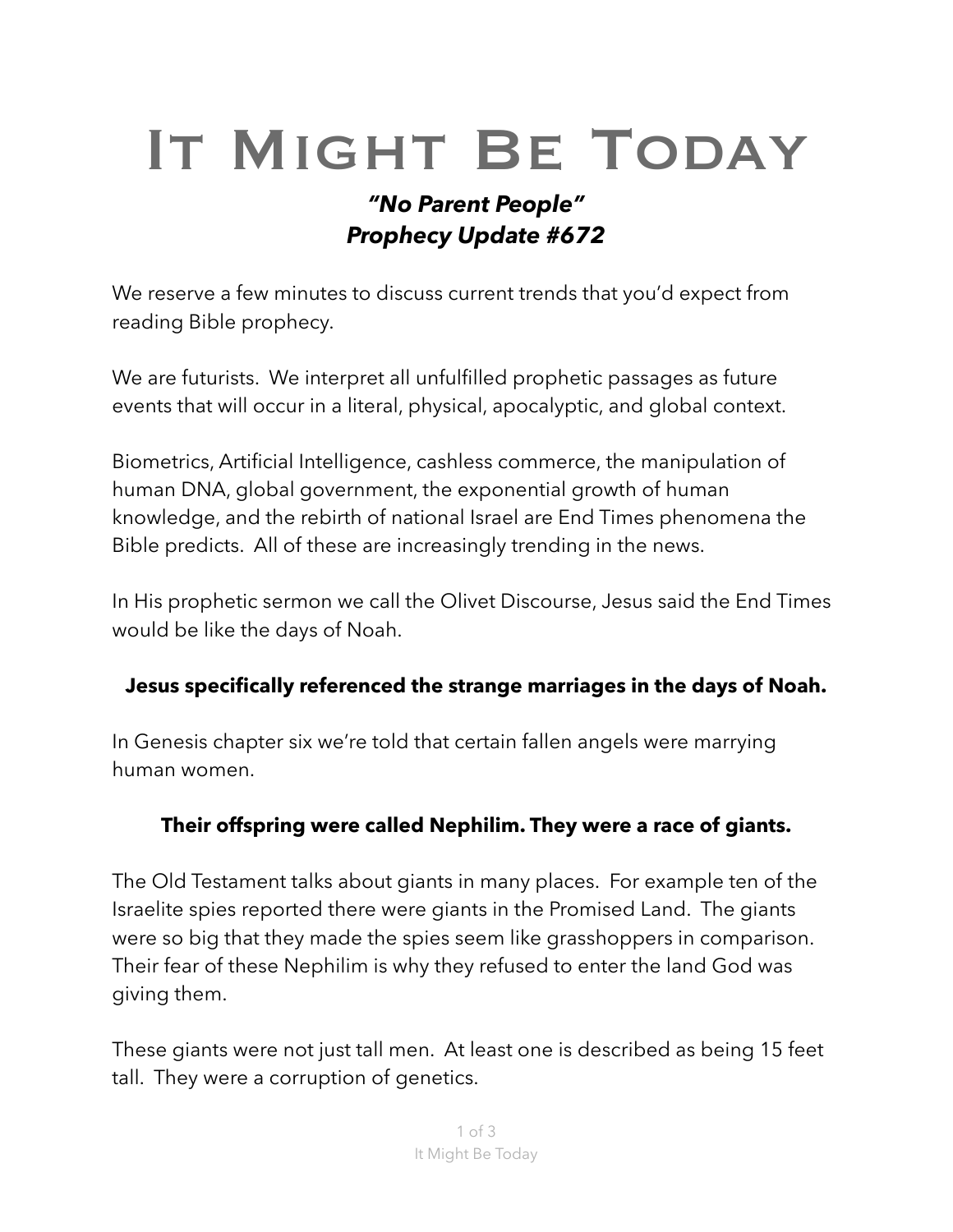It was mainly on account of the corruption of human DNA that God sent the global flood. He spared Noah & company because they were (quote) "righteous in their generations." They had uncorrupted human DNA and would restore the human race.

#### **We should therefore expect tampering with human DNA to become prevalent.**

Synthetic biology is something we are mostly unaware of that is becoming more prevalent. It is defined as, "redesigning organisms for useful purposes by engineering them to have new abilities."

#### The National Academies of Science said,

Synthetic biology, a field that creates technologies for engineering or creating organisms, is being used for a variety of purposes that benefit society. Applications include treating diseases, improving agricultural yields, and remediating pollution. Even though synthetic biology holds great promise in many areas, it is possible to imagine harmful uses that could threaten U.S. citizens and military personnel.

*[https://www.nationalacademies.org/news/2018/06/if-misused-synthetic-biology-could](https://www.nationalacademies.org/news/2018/06/if-misused-synthetic-biology-could-expand-the-possibility-of-creating-new-weapons-dod-should-continue-to-monitor-advances-in-the-field-new-report-says)[expand-the-possibility-of-creating-new-weapons-dod-should-continue-to-monitor-advances](https://www.nationalacademies.org/news/2018/06/if-misused-synthetic-biology-could-expand-the-possibility-of-creating-new-weapons-dod-should-continue-to-monitor-advances-in-the-field-new-report-says)[in-the-field-new-report-says](https://www.nationalacademies.org/news/2018/06/if-misused-synthetic-biology-could-expand-the-possibility-of-creating-new-weapons-dod-should-continue-to-monitor-advances-in-the-field-new-report-says)*

#### As far back as 2016, The NY Times reported,

Scientists are now contemplating the fabrication of a [human genome](https://www.nytimes.com/2021/07/23/science/human-genome-complete.html), meaning they would use chemicals to manufacture all the DNA contained in human chromosomes. The prospect is spurring both intrigue and concern in the life sciences community because it might be possible, such as through cloning, to use a synthetic genome to create human beings without biological parents.

#### *https://www.nytimes.com/2016/05/14/science/synthetic-human-genome.html*

One article I read, on a science-site raised a similar concern. The author wrote,